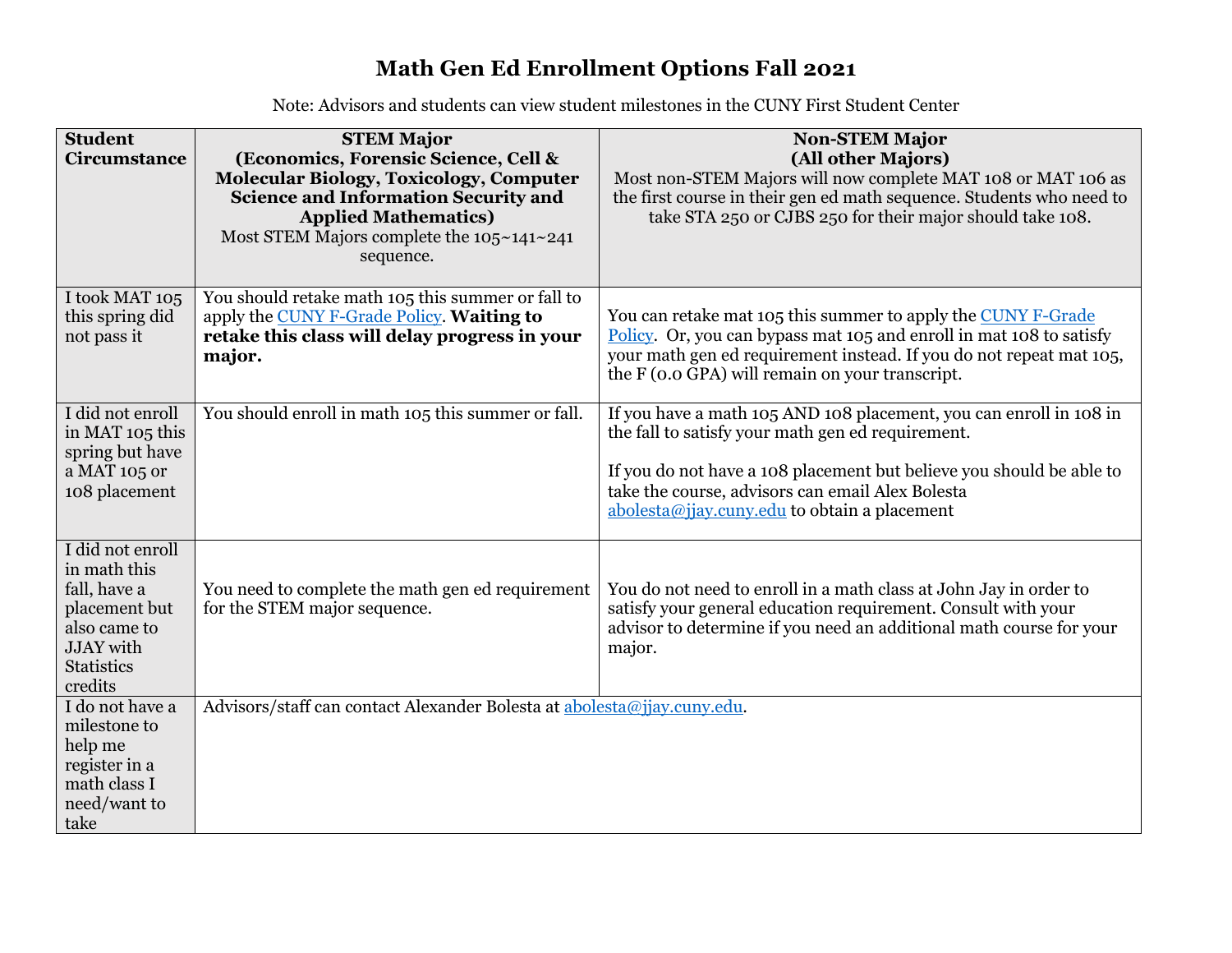| I changed my | <b>STEM to STEM</b>                                    | <b>NON-STEM to NON-STEM</b>                                                      |  |  |  |
|--------------|--------------------------------------------------------|----------------------------------------------------------------------------------|--|--|--|
| major        | Took and passed 105: enroll in the next course in      | Follow the same protocol described above.                                        |  |  |  |
|              | your major sequence                                    |                                                                                  |  |  |  |
|              |                                                        | <b>NON STEM To STEM</b>                                                          |  |  |  |
|              | Took and passed 141 or 241: enroll in the next         | Took and passed 105: enroll in the next course in your NEW major                 |  |  |  |
|              | course in your major sequence                          | sequence                                                                         |  |  |  |
|              |                                                        |                                                                                  |  |  |  |
|              | Did not take math course: enroll in the course you     | Took and passed 141 or 241: enroll in the next course in your NEW                |  |  |  |
|              | are placed in. Refer to the "milestones" section in    | major sequence                                                                   |  |  |  |
|              | <b>CUNY</b> first                                      |                                                                                  |  |  |  |
|              |                                                        | Did not pass math course:                                                        |  |  |  |
|              | Did not pass math course: retake the course            | If you took 108, you can inquire about eligibility for the MAT 108               |  |  |  |
|              | required by your major to apply the CUNY F-Grade       | summer acceleration workshop. Contact Wynne Ferdinand at                         |  |  |  |
|              | Policy.                                                | wferdinand@jjay.cuny.edu for more information.                                   |  |  |  |
|              |                                                        | If you took 105, 141, or 241, you should repeat the course to apply<br>$\bullet$ |  |  |  |
|              | <b>STEM to NON-STEM</b>                                | the CUNY F-Grade Policy. Remember: MAT 105 IS NEEDED for                         |  |  |  |
|              | Took and passed 105: enroll in the next course in      | STEM majors.                                                                     |  |  |  |
|              | your NEW major sequence                                |                                                                                  |  |  |  |
|              |                                                        | If you do not have a placement for 105, 141, or 241, contact Alex                |  |  |  |
|              | Took and passed 141 or 241: enroll in the next         | Bolesta abolesta@jjay.cuny.edu to determine which course you are                 |  |  |  |
|              | course in your NEW major sequence                      | eligible to take for your STEM major                                             |  |  |  |
|              |                                                        |                                                                                  |  |  |  |
|              | Did not take math course: enroll in MAT 108 or         |                                                                                  |  |  |  |
|              | higher course required for your new major              |                                                                                  |  |  |  |
|              | sequence                                               |                                                                                  |  |  |  |
|              |                                                        |                                                                                  |  |  |  |
|              | Did not pass math 105 course:                          |                                                                                  |  |  |  |
|              | Retake mat 105 in summer or fall to apply<br>$\bullet$ |                                                                                  |  |  |  |
|              | the CUNY F-Grade Policy.                               |                                                                                  |  |  |  |
|              | Take mat 108 in summer or fall                         |                                                                                  |  |  |  |
|              |                                                        |                                                                                  |  |  |  |
|              | Did not pass higher level math courses: retake the     |                                                                                  |  |  |  |
|              | course you did not pass to apply the CUNY F-           |                                                                                  |  |  |  |
|              | <b>Grade Policy.</b>                                   |                                                                                  |  |  |  |